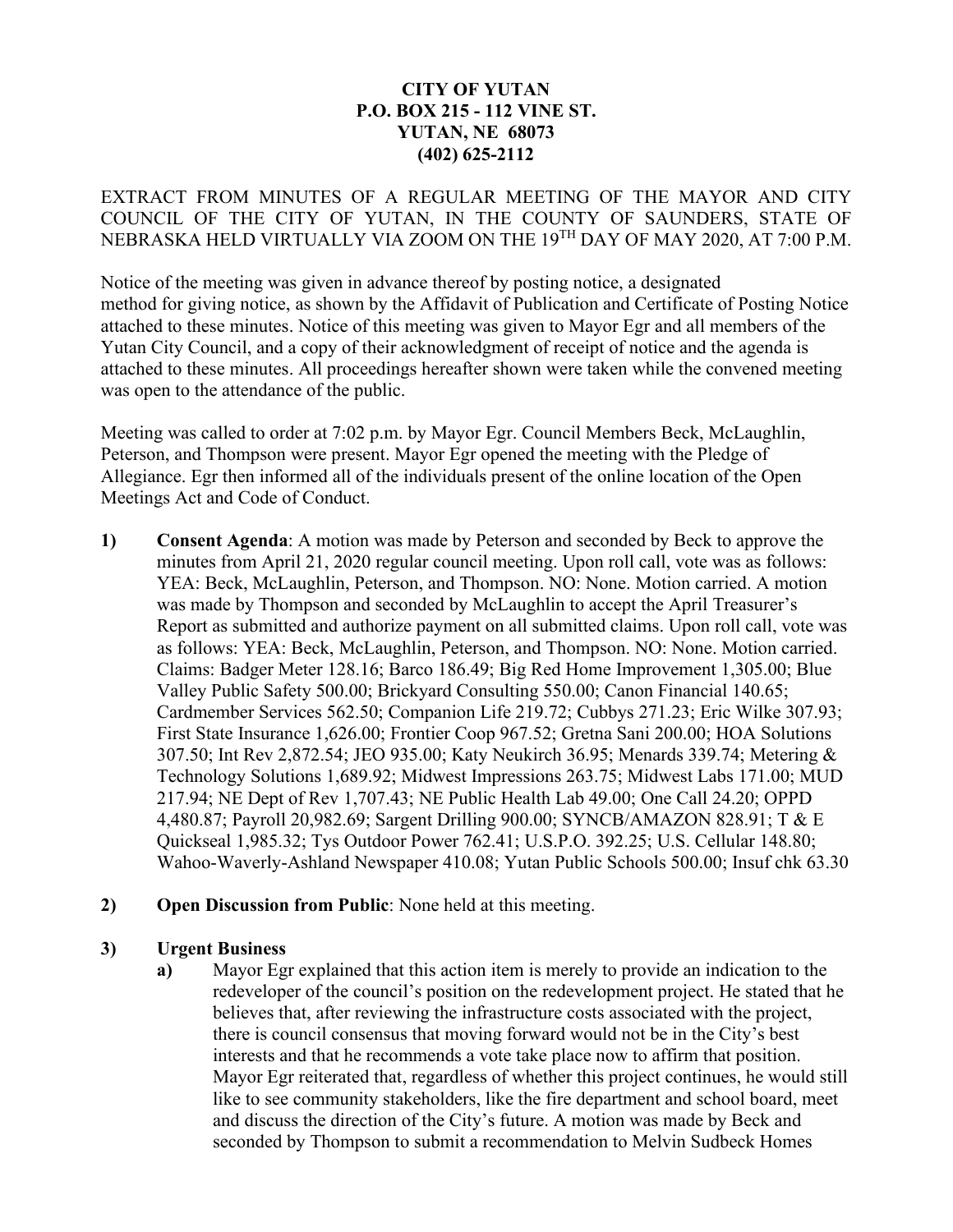against the completion of a blight study or submittal of an application for the proposed redevelopment project. Upon roll call, vote was as follows: YEA: Beck, McLaughlin, Peterson, and Thompson. NO: None. Motion carried. Mayor Egr then asked whether anyone in attendance still wanted to be heard regarding this matter before the council moves on to the next agenda item; no one elected to speak.

## **4) Presentation from Guests**

- **a)** Randy Jensen was in attendance via Zoom to present his proposal for amending city code to allow hens in the corporate limits. Mr. Jensen stated that he is requesting an annual permit system, similar to that of Omaha and several other local municipalities. He mentioned several benefits of raising chickens. He listed some suggestions that he had for the creation for this ordinance, which included a prohibition on roosters, a limit of no more than ten chickens, an annual permit system, and a requirement for a secure enclosure that would protect the hens from predators. The council then discussed a previous request made several years ago by residents to allow chickens, and Council President McLaughlin explained that the ordinance was denied, as the council could not reach a consensus on issues like setbacks for coops and whether lot size should affect the amount of chickens allowed. City Administrator Bockelmann expressed concern over enforcement of code violations, and Council Member Peterson agreed and noted that, according to the material reviewed for the meeting, it appears that no communities in Saunders County allow chickens. Council Member Thompson suggested creating an ordinance with the restrictions discussed and having the ordinance go through the three readings to allow for adequate public input. The city administrator stated that he will draft an ordinance for the June meeting. Council President McLaughlin suggested that staff reach out to the municipalities who allow chickens to research what issues, if any, they have had with compliance and enforcement of their ordinance.
- **b)** Nora Cihacek was present via Zoom to discuss her position on amending the breedspecific language in the dangerous dog regulations. She explained that she and her husband got a puppy years ago that is a mixed breed including pit bull. Ms. Cihacek stated that she feels the current regulations are unfair to responsible dog owners who have trained their dogs well and whose dogs have never had any issues with aggression. She also noted that the insurance policy required by the City for these breeds can be difficult to find as well as expensive. Ms. Cihacek is therefore requesting that the breed-specific regulations be removed from city code. The city administrator informed the council that doing so would require an ordinance, and he asked the council for their input on this matter. Council Member Peterson clarified that these breeds are still allowed within city limits and are just subject to additional requirements; she then questioned whether there would be an additional liability on the City for removing these regulations if a dog of one of the affected breeds were to cause an injury later on. City Attorney Maureen Freeman-Caddy informed the council that breed-specific language does not appear in state statute which has caused questions of enforceability in other communities, and she suggested looking into the language of state statute if drafting an ordinance on this matter. Council President McLaughlin told the council that the breed-specific language was added because, at the time, the American Kennel Club's position recommended doing so. Council Member Thompson asked the city administrator to coordinate with City Attorney Freeman-Caddy on reviewing state statute and potentially drafting an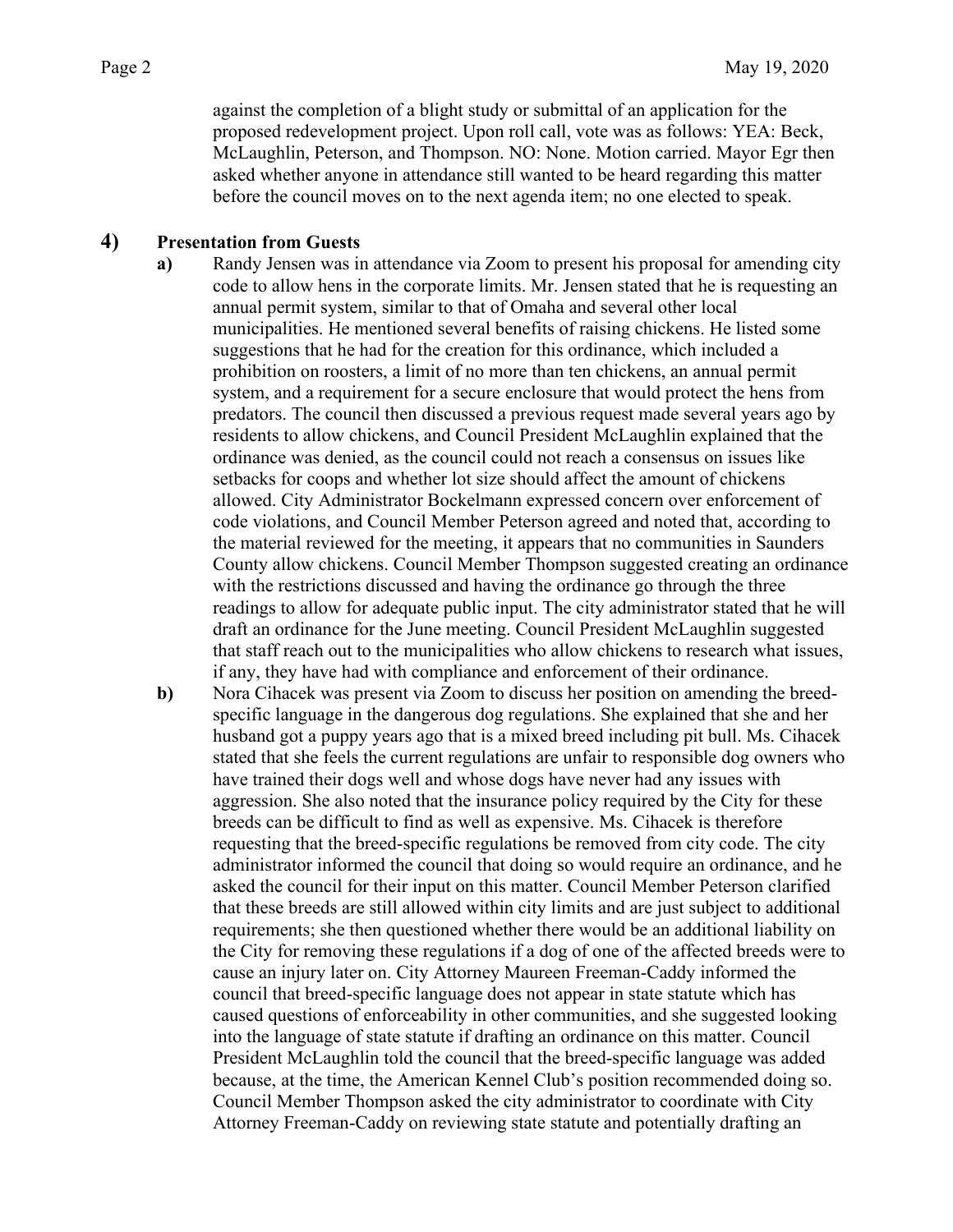ordinance to change the code. Council President McLaughlin asked that they also review the current position from the American Kennel Club to see if it has changed since the current ordinance was passed.

## **5) Ordinances and Public Hearings**

**a)** None.

#### . **6) Resolutions**

- **a)** The city administrator explained that this resolution was tabled last month while staff negotiated terms of the construction services agreement. He also noted that staff is in the process of scheduling a preconstruction meeting with the project's engineers and contractors. A motion to approve Resolution 2020-6 was made by McLaughlin and seconded by Peterson. Upon roll call, vote was as follows: YEA: Beck, McLaughlin, and Peterson, and Thompson. NO: None. Motion carried.
- **b)** City Administrator Bockelmann informed the council that the purpose of this resolution is to renew an interlocal agreement with the City of Wahoo to spray for mosquitos on an as-needed basis. A motion to approve Resolution 2020-7 was made by McLaughlin and seconded by Peterson. Upon roll call, vote was as follows: YEA: Beck, McLaughlin, and Peterson, and Thompson. NO: None. Motion carried.
- **c)** The city administrator explained that this resolution would require the construction of sidewalks on two properties that were recently removed by the property owners. He noted that no ordinance currently exists to prevent a property owner from removing their sidewalk but that the council has full authority by state statute to compel a property owner to construct a sidewalk. Council Member Thompson asked whether letters had been sent to the homeowners to request voluntary compliance before passing a resolution compelling sidewalk construction. City Administrator Bockelmann explained that, unlike other nuisance abatement procedures that start with letter notification of the nuisance, this process formally begins with the passage of a resolution. Council Member Peterson expressed concern about the City paying the upfront cost of replacing the sidewalks, and the city administrator stated that the cost would be assessed against the property in order to recoup the loss. Council Member Thompson asked the City's attorney whether issuing a letter could be a good first step, and City Attorney Freeman-Caddy questioned what enforcement measure would be present in a letter; she also warned that if the homeowners do not respond to the letter, the council will be back at next month's meeting considering this same resolution to start the process. Council Member Peterson asked whether this resolution needed to be specific to certain properties or if it could be citywide to address any properties without sidewalks; the city administrator responded that each property must be listed specifically with an accurate estimate of cost to complete the work, and City Attorney Freeman-Caddy further stated that this process requires the publication of the notice in a newspaper of local circulation as well as delivery of the notice to the affected homeowners. Council Member Thompson mentioned that the age and size of tree roots along this street have caused damage to sidewalks that would likely recur and asked whether it would be possible for the council to take the stance that sidewalks would not be required along this one street in town; City Attorney Freeman-Caddy advised against taking that stance, as she stated it could potentially cause ADA-compliance issues. Council Member Peterson noted that there are other neighborhoods in the city that have trees of similar age and size causing damage to sidewalks and that allowing for the removal of sidewalks on this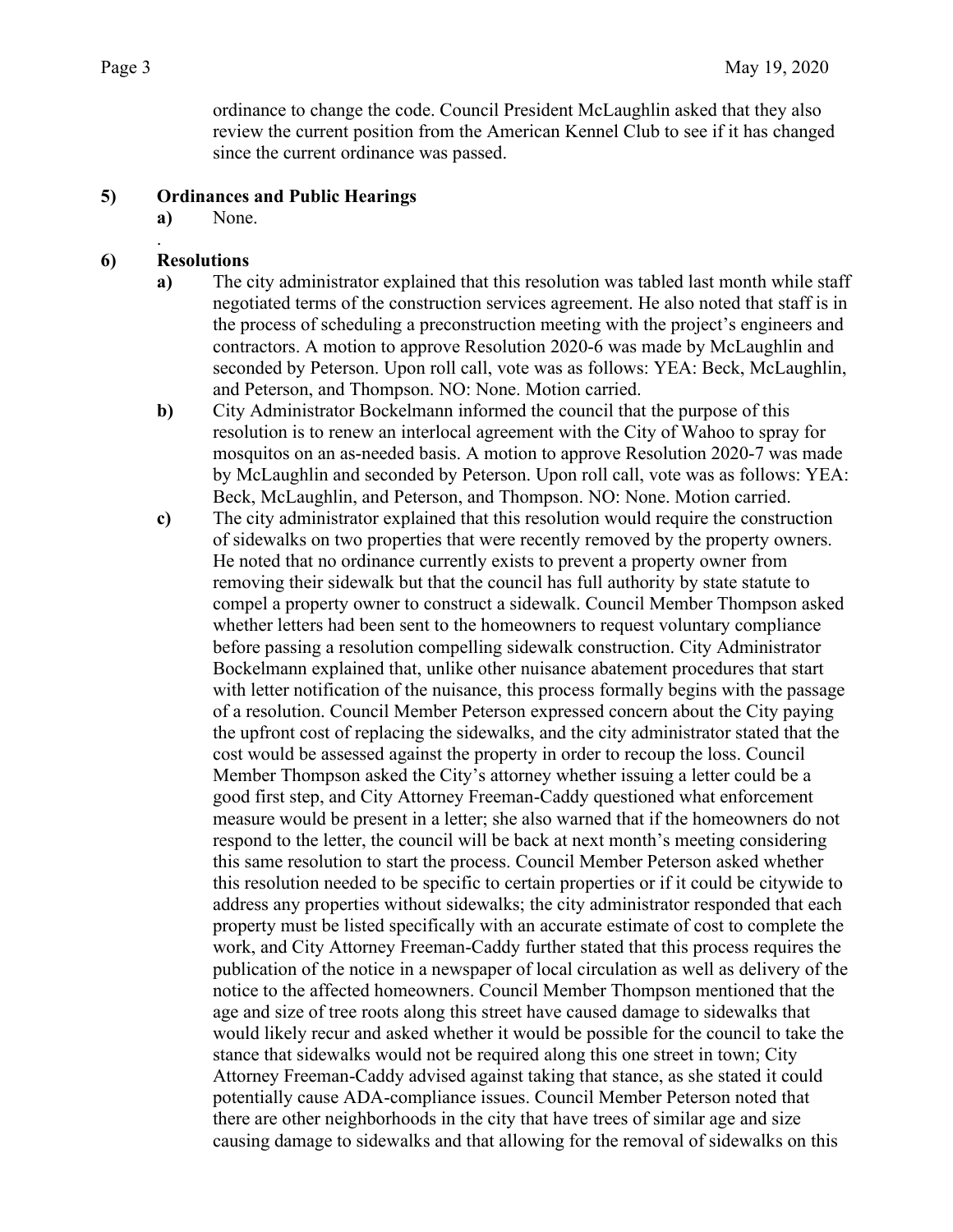street could reasonably lead to more removals across those neighborhoods in town. A motion to approve Resolution 2020-8 was made by Peterson, but no second to the motion was made. Motion failed.

#### **7) Other Action Items**

**a)** City Administrator Bockelmann informed the council that the job description being discussed would be a new position created to address coverage and administrative support concerns when the city clerk-treasurer position is reduced to part-time. Council President McLaughlin asked whether the clerk would be considered appointed permanent part-time, and the city administrator told him that the clerk's position would fall under that category and would be eligible for certain benefits on a prorated basis, like the police chief position. Council President McLaughlin clarified that the new position would simply be part-time and not eligible for benefits, which the city administrator confirmed. Council Member Thompson asked whether another employee would be needed if the clerk was willing to work 24-28 hours per week and office staff was careful to schedule meetings and appointments around those hours; City Administrator Bockelmann explained that part of the concern is for coverage in case of absences that cannot be scheduled, such as illness, and for covering phone calls and walk-ins on days that the clerk is not working, as those interruptions can have a huge impact on productivity if only one person is in the office to handle them in addition to their other duties. Council Member Peterson also mentioned that hiring an assistant would be helpful in allowing for more flexibility if the clerk were to experience an issue with her daycare provider and was unable to come in as scheduled or if the clerk were to choose to stay at home later on. City Clerk-Treasurer Neukirch noted that, in addition to those points, having a second person trained on office duties would be extremely helpful during her maternity leave as well as the city administrator's upcoming medical leave, which could potentially overlap due to the unpredictable nature of both leaves. A motion to approve the administrative assistant job description was made by Peterson and seconded by McLaughlin. Upon roll call vote was as follows: YEA: Beck, McLaughlin, and Peterson. NO: Thompson. Motion carried.

**b**) The council decided to hold the budget workshop on June 8<sup>th</sup> at 6:00 p.m.

## **8) Discussion Items**

**a)** The council began by discussing whether the ballfields would remain open for use by Yutan's youth baseball league. Nate Mumm, a representative for this league, was present to discuss this matter with the council and described the cleaning and social distancing procedures they plan to utilize if allowed to have their season at the City's fields. The city administrator recommended that, if the council wishes to allow the league's usage of the ballfields, posting signage to explain what regulations must be followed and that use of the fields' facilities are at the individual's own risk; he also recommended the City require waivers of liability before allowing any practice or game to take place. When asked for her opinion, City Attorney Freeman-Caddy discussed potential liability concerns and stated that she would like to sit in on the League of Nebraska Municipalities' conference call on May  $21<sup>st</sup>$  to listen to their recommendations; after that point, she would plan on working with City Administrator Bockelmann to determine the best course of action for the City. The council agreed that this matter would be revisited after getting guidelines from the League of Nebraska Municipalities. The council then discussed the playgrounds and